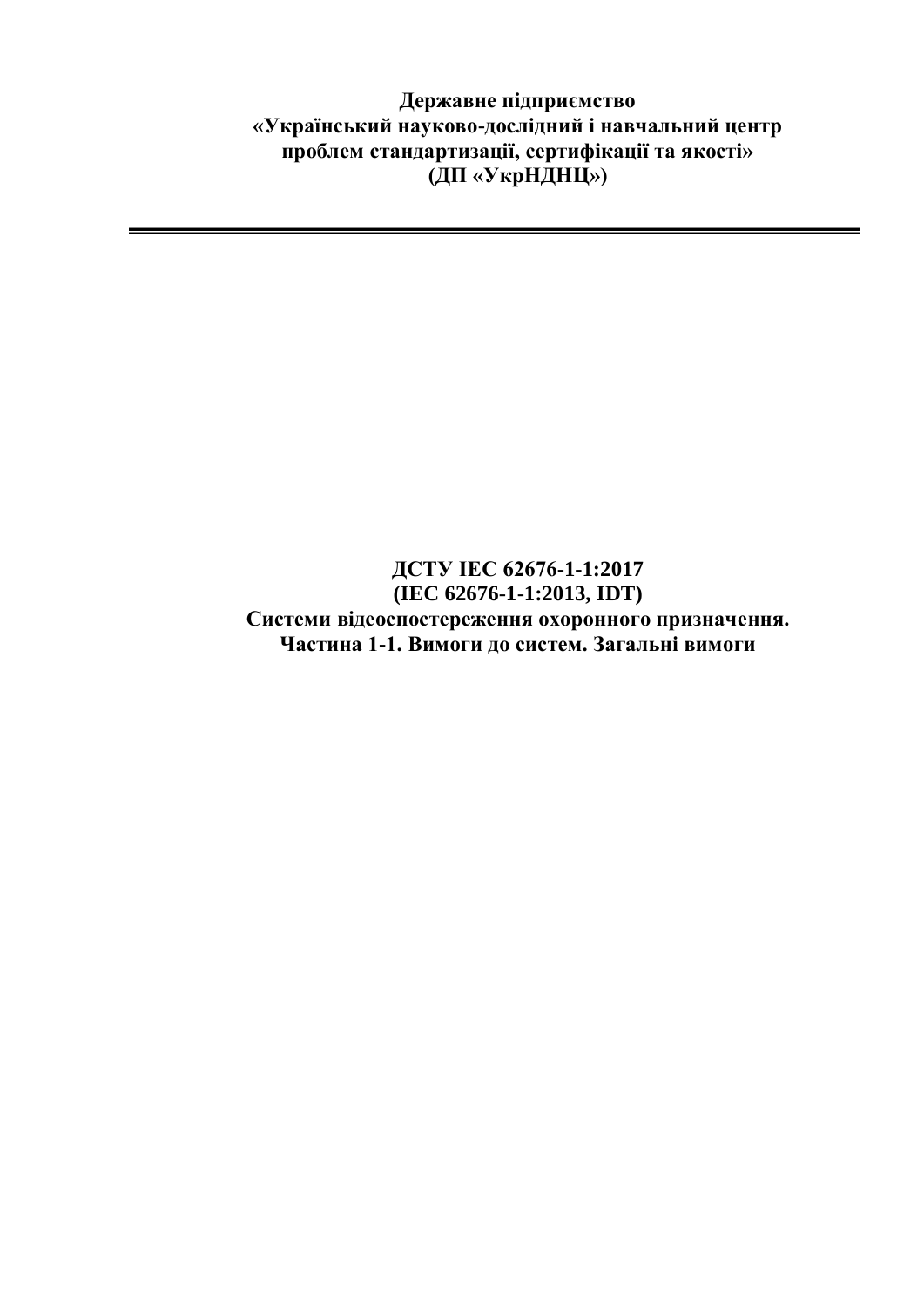IEC 62676-1-1:2013 Video surveillance systems for use in security applications — Part 1-1: System requirements — General

Прийнято як національний стандарт методом підтвердження за позначенням ДСТУ IEC 62676-1-1:2017 Системи відеоспостереження охоронного призначення. Частина 1-1. Вимоги до систем. Загальні вимоги

Наказ від 30.12.2017 № 413

Чинний від 15 грудня 2017 року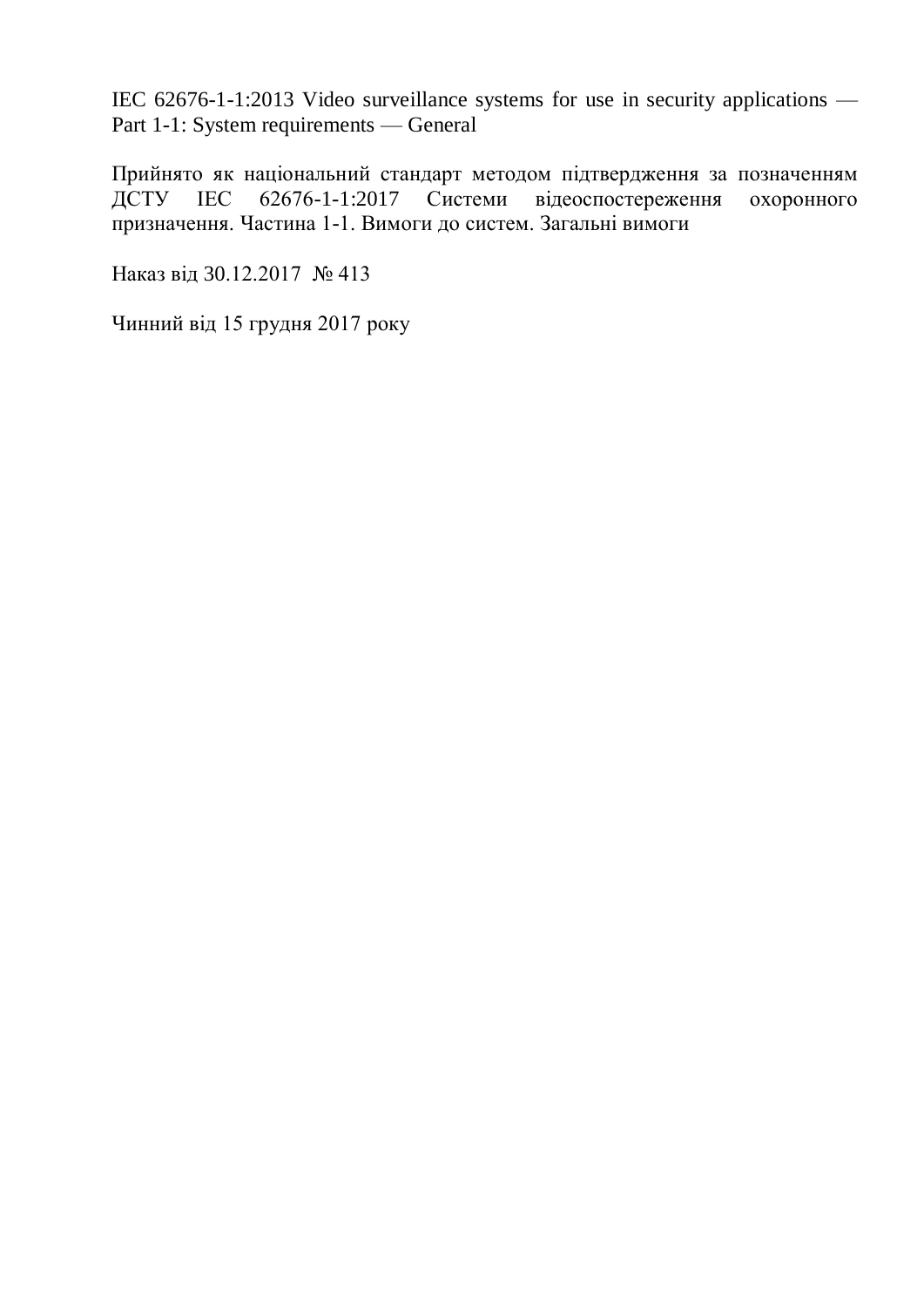## **CONTENTS**

Foreword

Introduction

1 Scope

2 Normative references

3 Terms, definitions and abbreviations

3.1 Terms and definitions

3.2 Abbreviations

4 Functional description of the VSS

4.1 VSS

4.2 Video environment

4.2.1 General

4.2.2 Image capture

4.2.3 Interconnections

4.2.4 Image handling

4.3 System management

4.3.1 General

4.3.2 Data management

4.3.3 Activity management

4.3.4 Interfaces to other systems

4.4 System security

4.4.1 General

4.4.2 System integrity

4.4.3 Data integrity

5 Security grading

6 Functional requirements

6.1 Video environment

6.1.1 Image capture

6.1.2 Interconnections

6.1.3 Image handling

6.2 System management

6.2.1 Operation

6.2.2 Activity and information management

6.2.3 Interfacing to other systems

6.3 System security

6.3.1 General

6.3.2 System integrity

6.3.3 Image and data integrity

6.4 Environmental requirements

6.4.1 VSSs as primary mitigation of the risk

6.4.2 VSSs as secondary mitigation of the risk

6.5 Image quality

7 Environmental classes